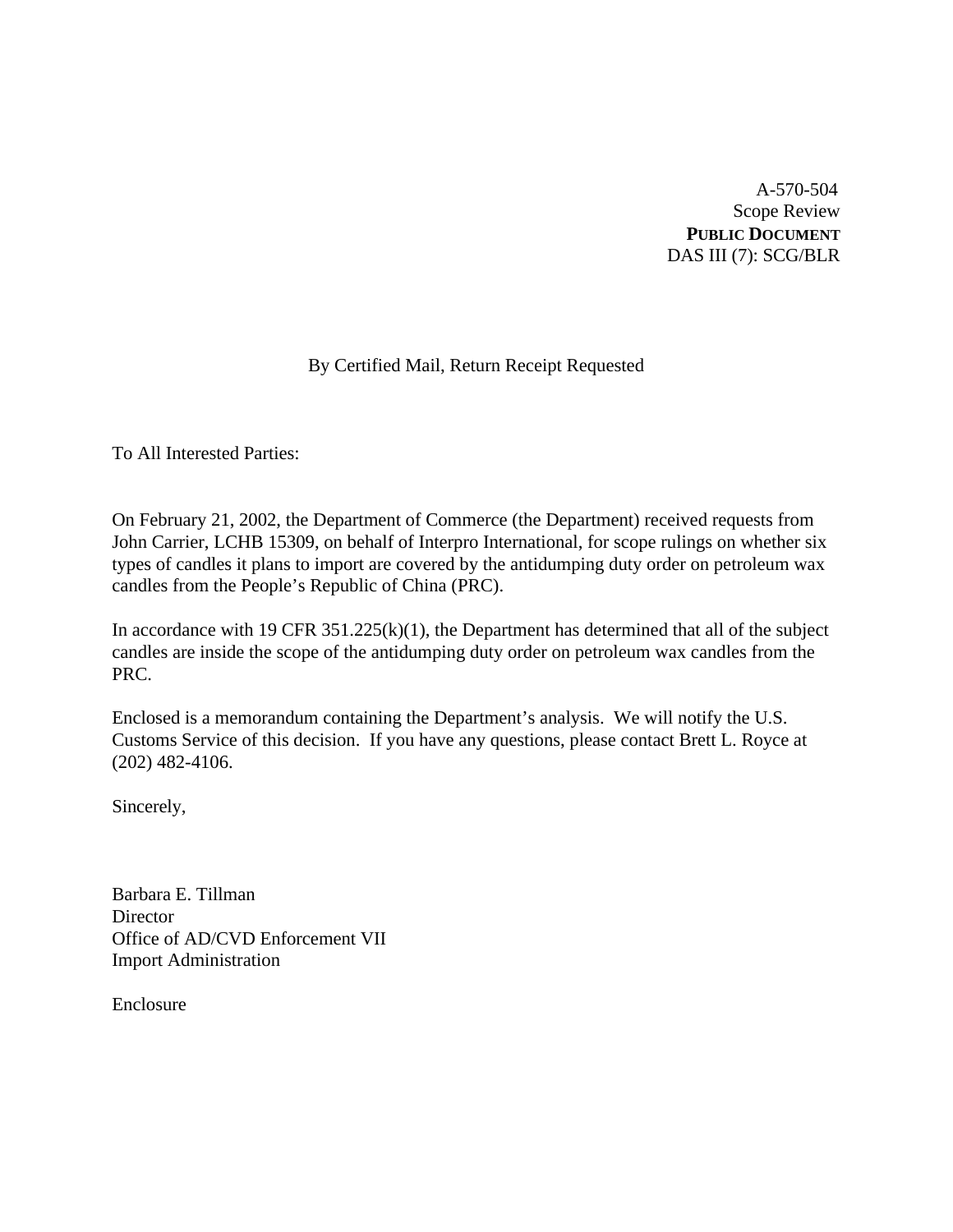# A-570-504 Scope Review **PUBLIC DOCUMENT** DAS III (7):BLR

| <b>MEMORANDUM FOR:</b> | Joseph A. Spetrini<br><b>Deputy Assistant Secretary</b><br>for Import Administration, Group III                                                   |
|------------------------|---------------------------------------------------------------------------------------------------------------------------------------------------|
| FROM:                  | Barbara E. Tillman<br>Director<br>Office of AD/CVD Enforcement VII                                                                                |
| <b>SUBJECT:</b>        | Final Scope Ruling; Antidumping Duty Order on Petroleum Wax<br>Candles From the People's Republic of China (A-570-504);<br>Interpro International |

### **Summary**

On February 24, 2002, the Department of Commerce (the Department) received requests from Interpro International (Interpro) for scope rulings on six candles (one metallic green and goldswirled round candle; one metallic gold round candle; one red, green, and white-striped oval disc candle; one blue floating candle; one red and white striped floating candle; and one vanilla scented textured round candle) to determine if they are covered by the antidumping duty order on petroleum wax candles from the People's Republic of China (PRC) (the Order). See Antidumping Duty Order: Petroleum Wax Candles from the People's Republic of China, 51 FR 30686 (August 28, 1986) (the Order); see also Petroleum Wax Candles from the PRC: Final Determination of Sales at Less Than Fair Value, 51 FR 25085 (July 10, 1986) (Final Determination). In accordance with 19 CFR 351.225(k)(1), we recommend that the Department determine that all six of these candles fall within the scope of the Order.

### **Background**

Section 351.103(b) of the Department's regulations state that "no document will be considered as having been received by the Secretary unless it is submitted to the Central Records Unit (CRU) with the date and time of receipt." On January 28, 2002, the Department received two improperly filed scope requests from Interpro. The Department subsequently contacted Interpro, who requested that the Department retain the enclosed samples and allow Interpro to submit its requests in proper order. On February 24, 2002, the Department, again, received two improperly filed scope requests from Interpro. If an analyst receives an improperly filed request, the proper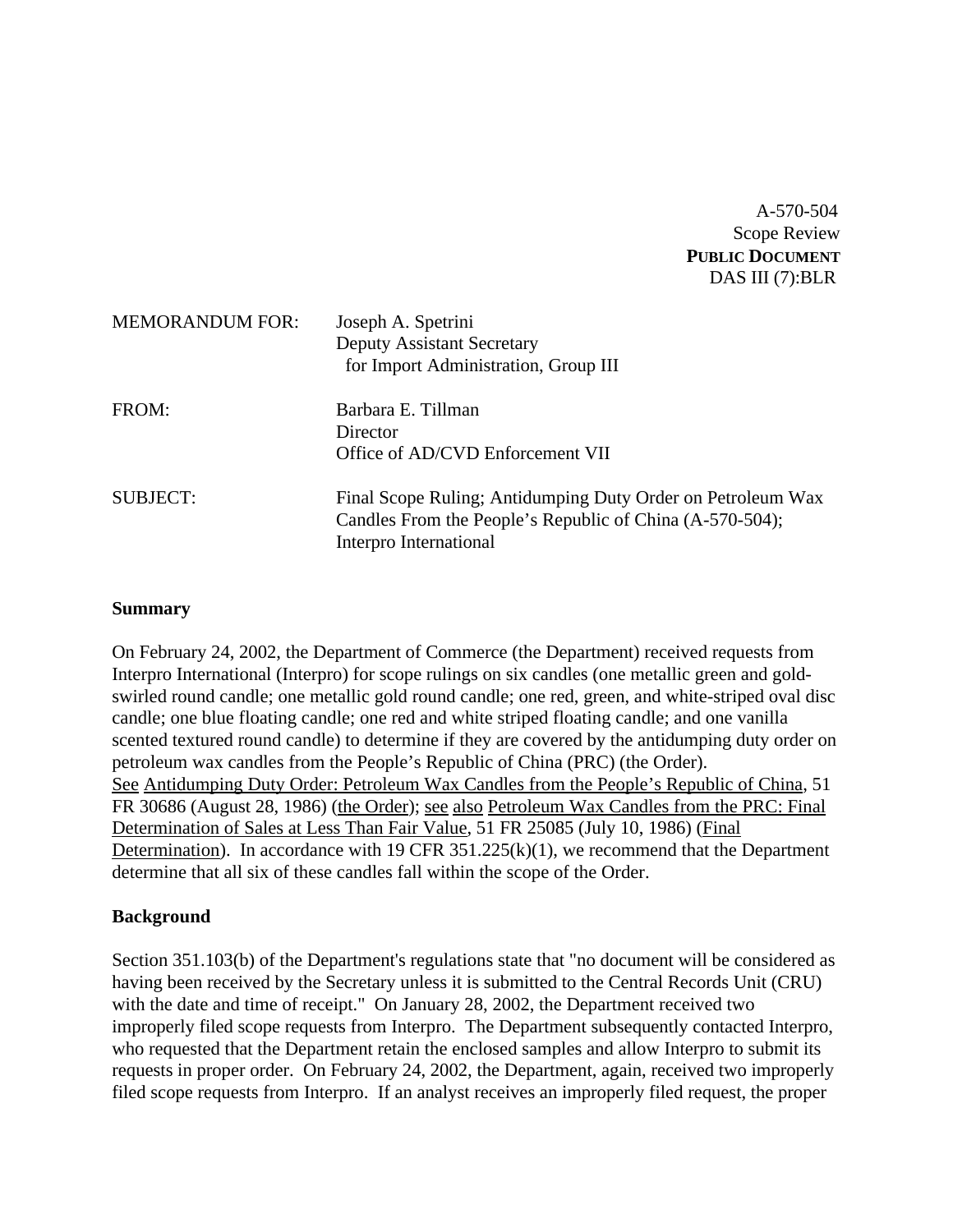procedure is to send it back so there is no correlation with the analyst filing it; we did it as a courtesy. The Department filed Interpro's request with the CRU on March 18, 2002. The regulations governing the Department's antidumping scope determinations are found at 19 CFR 351.225. On matters concerning the scope of an antidumping duty order, the Department first examines the descriptions of the merchandise contained in the petition, the determinations of the Secretary and the International Trade Commission (the Commission), the initial investigation, and the antidumping duty order. This determination may take place with or without a formal inquiry. If the Department determines that these descriptions are dispositive of the matter, the Department will issue a final scope ruling as to whether or not the subject merchandise is covered by the order. See 19 CFR 351.225(d).

Conversely, where the descriptions of the merchandise are *not* dispositive, the Department will consider the five additional factors set forth at 19 CFR 351.225(k)(2). These criteria are: i) the physical characteristics of the merchandise; ii) the expectations of the ultimate purchasers; iii) the ultimate use of the product; iv) the channels of trade in which the product is sold; and v) the manner in which the product is advertised and displayed. The determination as to which analytical framework is most appropriate in any given scope inquiry is made on a case-by-case basis after consideration of all evidence before the Department.

In the instant case, the Department has evaluated Interpro's requests in accordance with 19 CFR 351.225(k)(1) and the Department finds that the descriptions of the products contained in the petition, the final determinations of the Secretary (including prior scope determinations) and the Commission, the initial investigation, and the antidumping duty order are, in fact, dispositive. Therefore, the Department finds it unnecessary to consider the additional factors set forth at 19 CFR 351.225(k)(2).

Documents and parts thereof from the underlying investigation deemed relevant by the Department to this scope ruling were made part of the record of this determination and are referenced herein. Documents that were not presented to the Department, or placed by it on the record, do not constitute part of the administrative record for this scope determination.

In its petition of September 4, 1985, the National Candle Association requested that the investigation cover:

[c]andles [which] are made from petroleum wax and contain fiber or paper-cored wicks. They are sold in the following shapes: tapers, spirals, and straight-sided dinner candles; rounds, columns, pillars; votives; and various wax-filled containers. These candles may be scented or unscented ... and are generally used by retail consumers in the home or yard for decorative or lighting purposes (Antidumping Petition, September 4, 1985, at 7).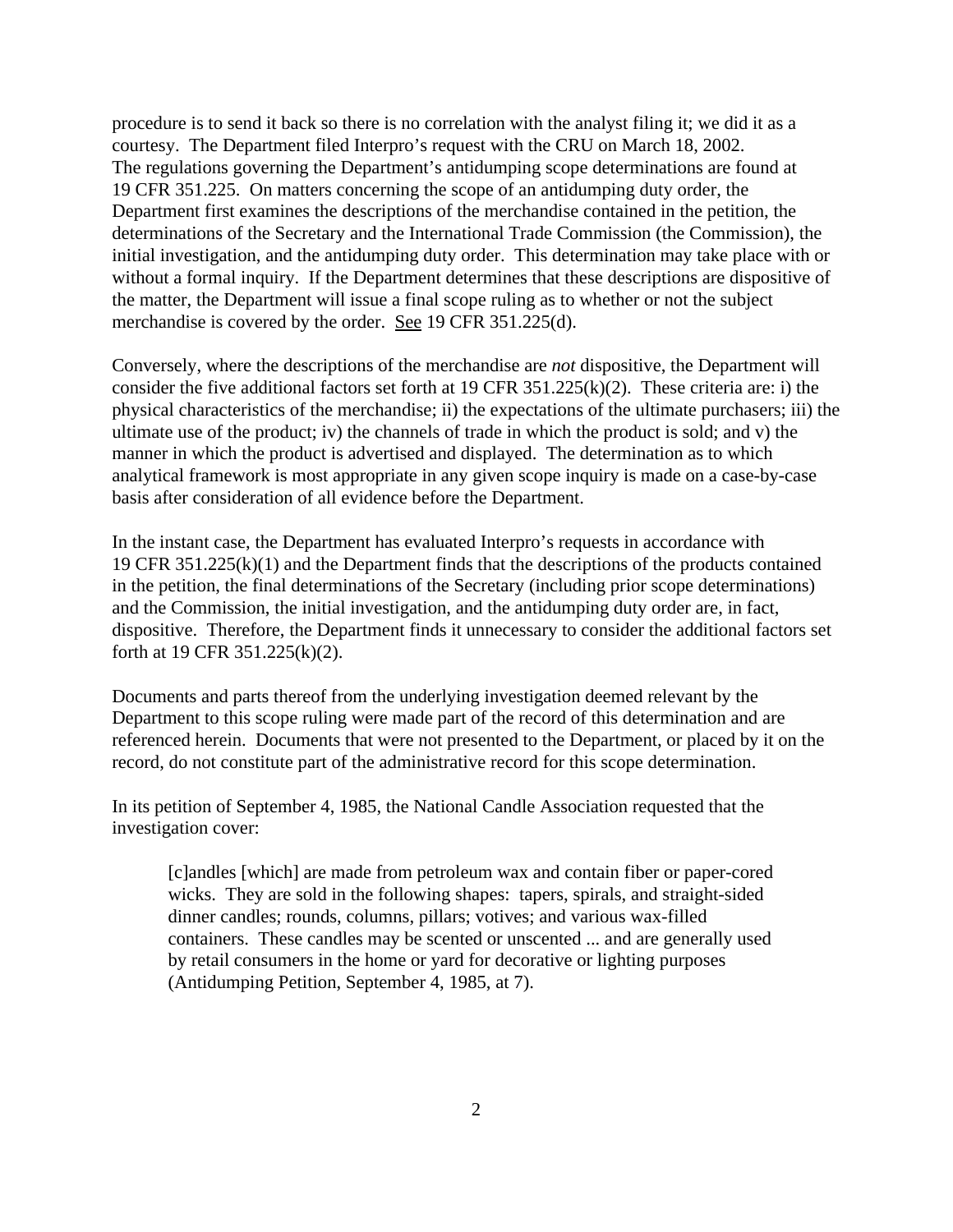The Department defined the scope of the investigation in its notice of initiation. This scope language carried forward without change through the preliminary and final determinations of sales at less than fair value and the eventual antidumping duty order:

[c]ertain scented or unscented petroleum wax candles made from petroleum wax and having fiber or paper-cored wicks. They are sold in the following shapes: tapers, spirals, and straight-sided dinner candles; rounds, columns, pillars, votives; and various wax-filled containers. Petroleum Wax Candles from the People's Republic of China: Initiation of Antidumping Duty Investigation, 50 FR 39743 (September 30, 1985); Preliminary Determination of Sales at Less Than Fair Value, 51 FR 6016 (February 19, 1986); Final Determination; and the Order.

The Commission adopted a similar definition of the "like product" subject to its determinations, noting that the investigations did not include "birthday, birthday numeral and figurine type candles" (Determinations of the Commission (Final), USITC Publication 1888, August 1986, at 4, note 5, and A-2 (Commission Determination)).

Also of relevance to the present scope inquiry is a notice issued to the United States Customs Service in connection with a July 1987 scope determination concerning an exception from the Order for novelty candles, which states:

The Department of Commerce has determined that certain novelty candles, such as Christmas novelty candles, are not within the scope of the antidumping duty order on petroleum-wax candles from the People's Republic of China (PRC). Christmas novelty candles are candles specially designed for use only in connection with the Christmas holiday season. This use is clearly indicated by Christmas scenes and symbols depicted in the candle design. Other novelty candles not within the scope of the order include candles having scenes or symbols of other occasions (*e.g.*, religious holidays or special events) depicted in their designs, figurine candles, and candles shaped in the form of identifiable objects (*e.g.*, animals or numerals), (CIE N-212/85, September 21, 1987; Letter from the Director, Office of Compliance, to Burditt, Bowles & Radzius, Ltd., July 13, 1987) (emphasis added).

#### **Interpro's Scope Request**

Interpro argues that all of its candles subject to this inquiry (one metallic green and gold-swirled round candle; one metallic gold round candle; one red, green; and white-striped oval disc candle; one blue floating candle; one red and white striped floating candle; and one vanilla scented textured round candle) are festive candles, and are not covered by the scope of the Order. Specifically, Interpro argues that the green and gold round candles simulate Christmas tree ornaments and that the red, green and white striped and red and white-striped candles simulate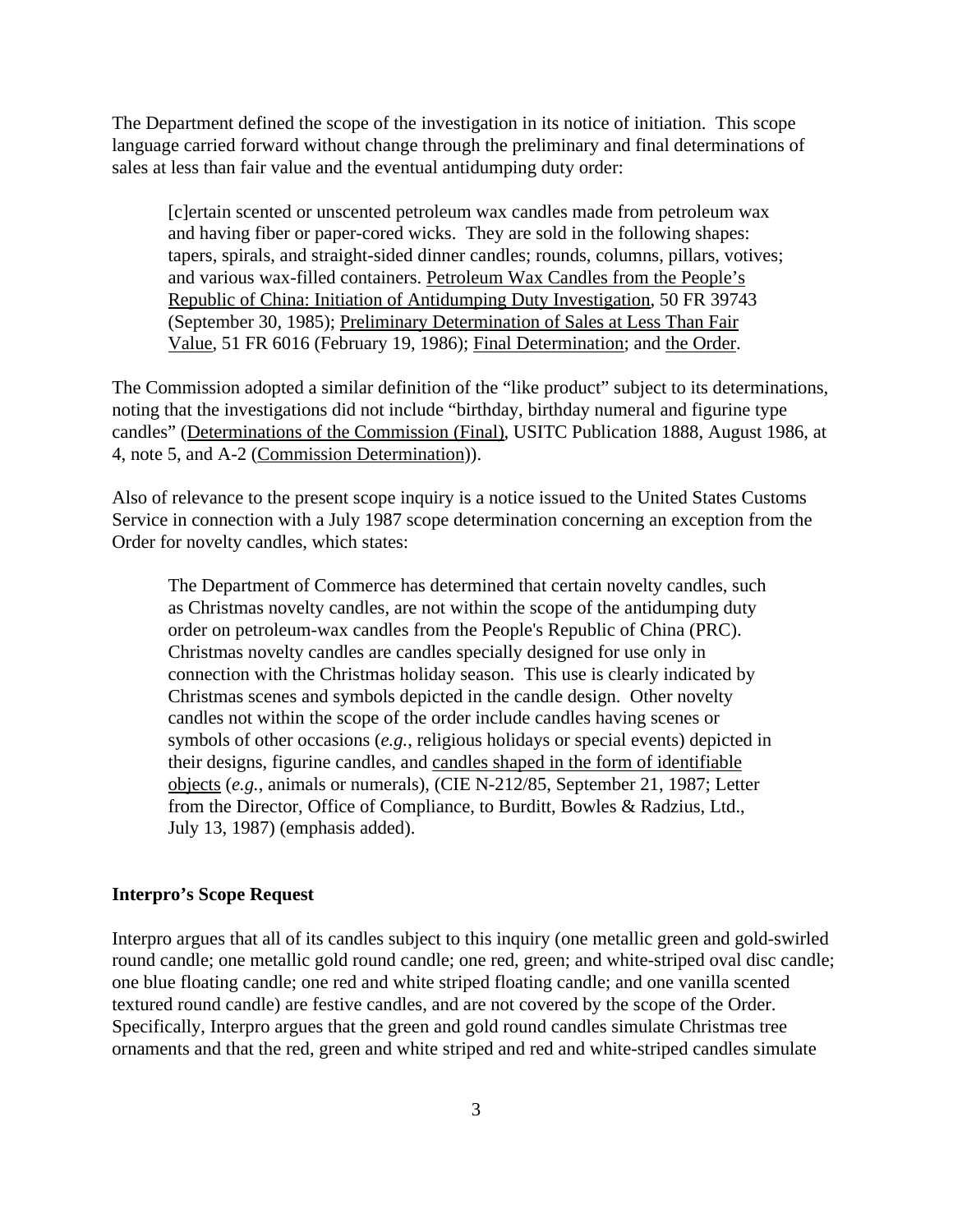peppermint candies. Interpro further argues that the novelty texture of its vanilla textured round candle implies the similarity or replication of a whipped cake having a foamed surface. Other than its overall statement that the candles in this request are "festive" candles, Interpro does not make further argument with respect to the blue floating candle.Interpro has not explicitly stated whether its subject candles are made of petroleum wax and contain fiber or paper-cored wicks.

#### **The National Candle Association's Comments**

In its comments, the NCA retraces the history of this antidumping duty order, including the import surges and resultant injury suffered by domestic manufacturers which prompted the original September 1985 antidumping petition. Petitioner contends that the antidumping statute and antidumping duty orders are remedial in nature and exceptions to them should be construed as narrowly as possible to preserve the efficacy of the Order. In support of its assertion, petitioner cites a Court of International Trade conclusion, with regards to the novelty exception, that ". . . a candle must be specifically designed for use only in connection with a religious holiday or special event to fall within the novelty candle exception." See Russ Berrie & Co., Inc. v. United States, 57 F. Supp. 2nd 1184, 1194 (CIT July, 1999) (Russ Berrie). Thus, petitioners argue that the Department narrowly limited the novelty candle exception to figurine candles, candles shaped in the form of identifiable objects, and candles specifically designed for use only in connection with the holiday season.

Turning to the candles, at issue, the NCA notes that all of Interpro's candles are made of petroleum wax and contain fiber or paper-cored wicks. With regards to the green and gold "hanging Christmas tree ornament" candles, the NCA first notes that the green candle with goldswirled designs does not depict any Christmas scene or symbol, and that the gold candle is without any designs. The NCA claims that the candles' flat bottoms may be viewed from the bottom and from all sides. However, the NCA argues that Christmas tree ornaments are completely round, without flat surfaces, and, thus, that the characteristics of a Christmas tree ornament are not visible from most angles. See Final Scope Ruling–Antidumping Duty Order on Petroleum Wax Candles From the People's Republic of China (A-570-504); Avon Products Inc. (April 8, 2002). Therefore, according to the NCA, Interpro's gold and green "hanging Christmas tree ornament candles are not in the shape of identifiable objects, and are not novelty candles. The NCA states that the subject candles are rounds, which are included within the scope of the Order.

Despite Interpro's claim that two of its candles simulate peppermint candy, the NCA argues that the Department has previously found that a red and white striped round candle packaged as peppermint candy is a round candle within the scope of the Order. See Final Scope Ruling – Antidumping Duty Order on Petroleum Wax Candles From the People's Republic of China (A-570-504); Hallmark Cards/Institutional Finance Services April 9, 1997 (Hallmark Ruling) Further, the NCA points out that the Department has found that floating disk and floating round candles are within the scope of the Order, citing Final Scope Ruling – Antidumping Duty Order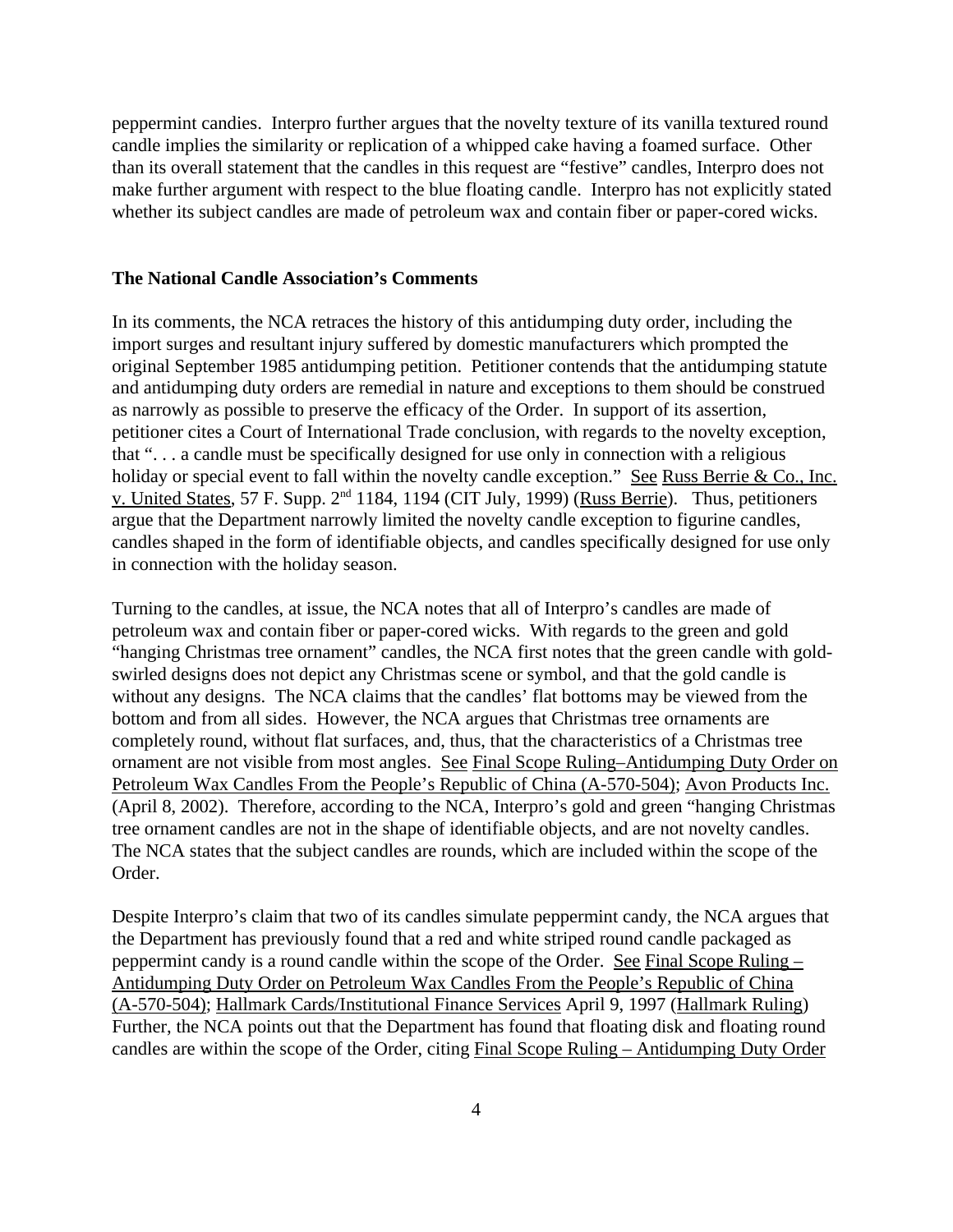on Petroleum Wax Candles From the People's Republic of China (A-570-504); Meijer, Inc. and Final Scope Ruling – Antidumping Duty Order on Petroleum Wax Candles From the People's Republic of China (A-570-504); Endar Corp. December 24, 1998. Quoting Final Scope Ruling – Antidumping Duty Order on Petroleum Wax Candles From the People's Republic of China  $(A-570-504)$ ; Avon Products, Inc. July 11, 2001 (Avon 2001 Ruling), the NCA claims that, "[a] disk is simply a common shape and not an identifiable object *per se*." The NCA notes the candle at issue is almost identical to Interpro's oval disc-shaped "peppermint candy" candle. See Id. The NCA also maintains that the subject candles are rounds and are specifically within the scope of the Order. In addition, NCA states that there is nothing in the subject candles' designs for use only in connection with the Christmas holiday.

Further, the NCA claims that Interpro's blue floating candle is in the shape of a disk. As stated previously, the NCA contends that disks are not identifiable objects *per se*. The NCA argues that the Department has ruled that floating disk candles are rounds and covered by the scope of the Order. The NCA maintains that there is no design in the subject candle; therefore it is not designed for use only in connection with a holiday season. The NCA maintains that this candle falls specifically within the scope of the Order.

As for Interpro's "whipped iced cake" candle, the NCA first argues that the respondent describes the subject candle as a round candle. The NCA notes that round candles are specifically within the scope of the Order. Further, the NCA remarks that there is nothing in the texture of the surface of the subject candle that makes it look like a whipped iced cake. Moreover, the NCA contends that the texture of the alleged party cake candle is similar to the texture of the "mini loaf" candle in the Barthco scope investigation in which the Department found the candle to be a straight-sided, rectangular shaped column. See Final Scope Ruling–Antidumping Duty Order on Petroleum Wax Candles From the People's Republic of China (A-570-504); Barthco Trade Consultants. April 30, 2001 (Barthco Ruling). The NCA argues that Interpro cannot change a round candle into an identifiable object by merely adding a textured surface. See Final Scope Ruling–Antidumping Duty Order on Petroleum Wax Candles From the People's Republic of China (A-570-504); American Greetings. (May 4, 2000). Finally, the NCA notes that, since this candle is not specifically designed for use only with respect to a special holiday or event, it falls within the scope of the Order.

The NCA notes that Interpro's candles compete in the same channels of trade as the candles subject to the Order, and that their sale without the antidumping duty will severely injure the U.S. candle producers. It further notes what it characterizes as the long-standing efforts of candle importers to "expand the 'novelty candle' loophole in the Order through a continuing stream of scope requests, causing the Order on PRC candles to be subjected to over seventy Final Scope Rulings and many more requests." Petitioner maintains that the success of the scope requests in eroding the Order has resulted in geometric increases in the volume of PRC candles coming into the United States. Petitioner concludes by stating that Interpro is now asking the Department to narrow the scope of the Order so that it excludes everyday candles, claiming that they are novelty candles, and that the Department does not have such legal authority.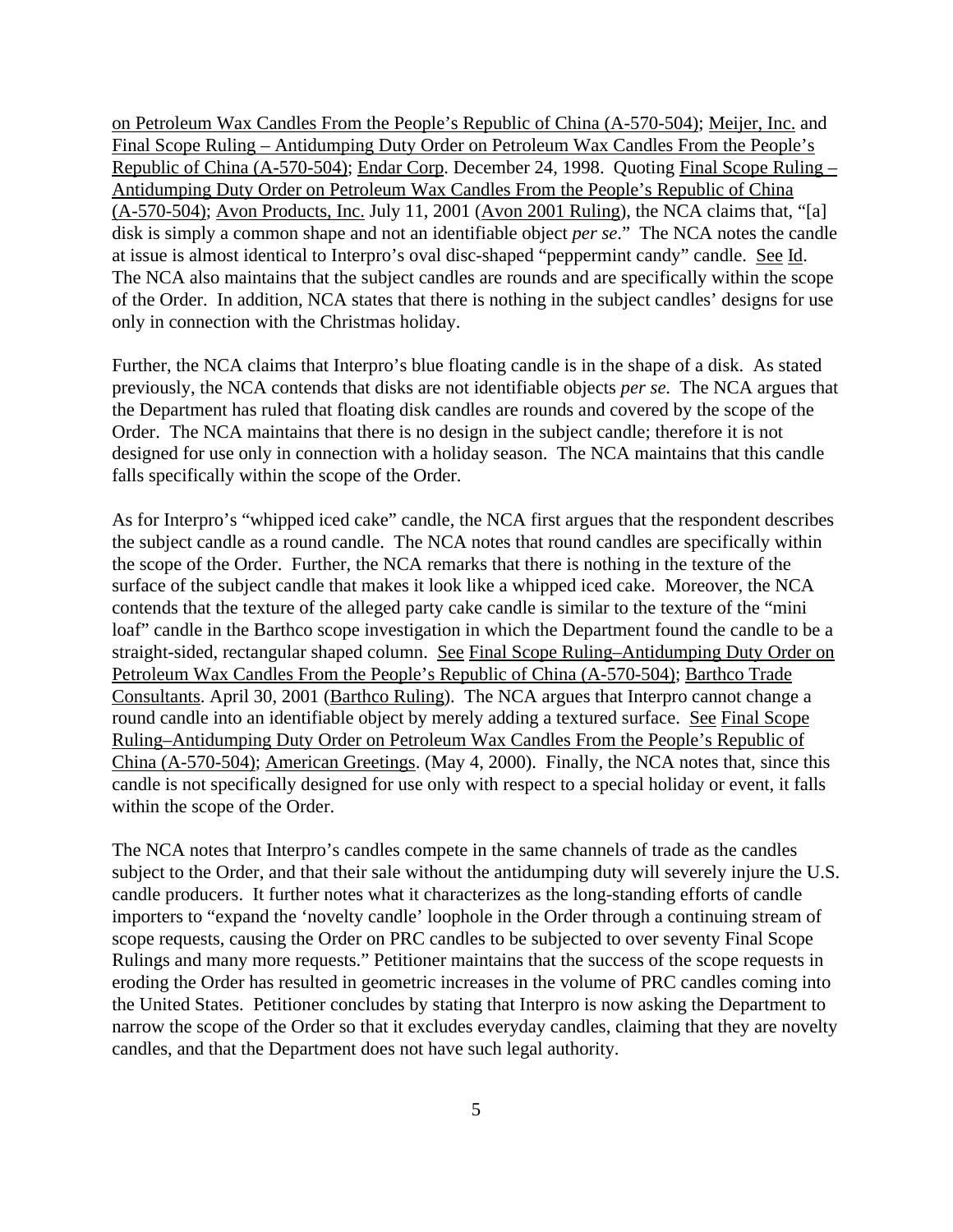### **Analysis**

When determining whether or not a particular product claimed as a novelty candle is within the scope of the antidumping duty order, the Department's first line of inquiry is whether the shape of the candle falls within those shapes listed by the inclusive language of the Order's scope, *i.e.*, "tapers, spirals, and straight-sided dinner candles; rounds, columns, pillars, votives; and various wax-filled containers." If a candle falls within one of the above delineated shapes, it will be determined to be within the Order's scope. Candles of a shape not listed by the inclusive language of the Order's scope will then be evaluated to determine whether they are "scented or unscented petroleum wax candles made from petroleum wax and having fiber or paper-cored wicks."

The Department has changed its practice on this issue. In past scope rulings, the Department had determined that candles not of a shape listed by the language of the Order's scope were outside the scope. See, e.g., Final Scope Ruling – Antidumping Duty Order on Petroleum Wax Candles From the People's Republic of China (A-570-504); Endar Corp. (Jan. 11, 2000) (Endar Corp.) ("dragonfly" candle, in the shape of a rough-hewn stone with a dragon fly carved on top, not within scope because it is of a shape not listed by the scope); American Drug Stores, Inc. (Mar. 16, 1998) (sphere or ball shaped candle not within scope because it is a shape not listed by the scope); and Final Scope Ruling – Antidumping Duty Order on Petroleum Wax Candles From the People's Republic of China (A-570-504); San Francisco Candle Co. (June 10, 1993) (ball shaped candle not within scope because it is of a shape not listed by the scope). The reason for the change is that, upon review of the text of the scope of the Order, the text of the first sentence of the scope covers "scented or unscented petroleum wax candles made from petroleum wax and having fiber or paper-cored wicks." The text following this broad inclusive sentence provides a list of shapes, which list is not modified by any express words of exclusivity. The result of our prior practice of excluding candles of a shape other than those listed was inconsistent with the fact that such candles were "scented or unscented petroleum wax candles made from petroleum wax and having fiber or paper-cored wicks." We have now determined that this practice was incorrect because it had the effect of narrowing the broad coverage of the first sentence of the Order's scope. The list of shapes in the second sentence of the Order's scope does not provide a textual basis for such a narrowing of the coverage of the first sentence of the Order's scope. Accordingly, in order to give full effect to the first sentence of the inclusive language of the scope, the Department normally will evaluate whether candles of a shape not listed by the inclusive language of the Order's scope are scented or unscented petroleum wax candles made from petroleum wax and having fiber or paper-cored wicks. See Final Scope Ruling – Antidumping Duty Order on Petroleum Wax Candles From the People's Republic of China (A-570-504); J.C. Penney (November 9, 2001) (JC Penney Ruling).

This approach of evaluating such candles in light of the entire text of the scope is in keeping with the opinion of the Court of International Trade (CIT), noting that a better approach in scope rulings is to avoid subjective issues of intent and, instead, look to the petition's language to determine whether the class or kind of merchandise at issue was expressly included. Duferco Steel, Inc. v. United States, 146 F. Supp. 2d 913 (CIT 2001) (Duferco Steel). Such an approach is a departure from past CIT precedent that required Commerce to give ample deference to the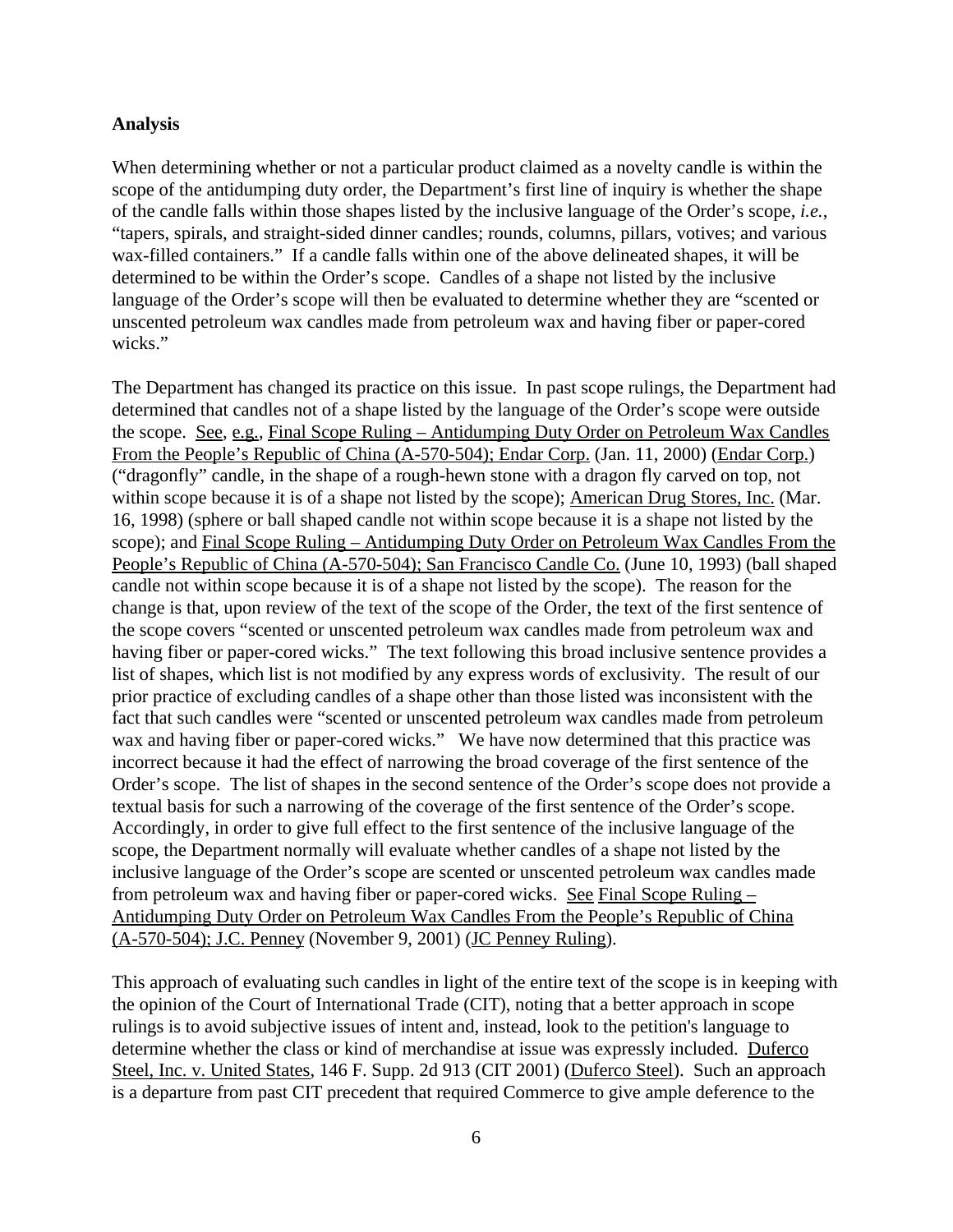petitioner's intent when examining a petition's description of the subject merchandise, see, e.g., Torrington Co. v. United States, 995 F. Supp. 117, 121 (CIT 1998).

Although the specific scope decision in Duferco Steel has recently been overturned by the United States Court of Appeals of the Federal Circuit (CAFC) in Duferco Steel, Inc. v. United States, 01-1443 (July 12, 2002) (Duferco Steel II), we do not believe that the Court's decision undermines the Department's decision in JC Penney Ruling. The plain language of the scope of the Order clearly states "[c]ertain scented or unscented petroleum wax candles made from petroleum wax and having fiber or paper-cored wicks . . . sold in the following shapes: tapers, spirals, and straight-sided dinner candles; rounds, columns, pillars, votives; and various waxfilled containers" fall within the scope of the Order. Thus, the Order offers a descriptive list of the shapes of candles falling within the Order, but, as the Courts have recognized, there is no requirement that every single product covered must be identified in the scope. More specifically, the CAFC has stated that ". . . the petitions that led to the issuance of the order did not need to specifically identify the [product] in order to cover [it]; our precedent, to say nothing of the regulations, makes clear that neither a petition nor an antidumping or countervailing duty order requires that level of specificity."<sup>1</sup> It further stated "[a]s a matter of law, a petition need not list the entire universe of products  $\dots$  in order [for the petition] to cover those products."<sup>2</sup> Thus, as applied to this Order, there is no requirement, nor is it possible, for all the shapes of candles to be listed.<sup>3</sup> In fact, if the list were exhaustive, there would have been no need for the Department to render a decision on novelty candles or any other candle that was not explicitly listed as a shape in the scope of the Order. However, the Department did render the novelty candle exception that offered a narrowly-construed exclusion, leaving all other petroleum wax candles from the PRC covered by the Order.

If the Department determines that the candle is made from petroleum wax and has a fiber or paper-cored wick, but the candle possesses characteristics set out in the July 1987 novelty candle exception, it will fall outside the scope of the Order. In order for a candle to qualify for this exception, the characteristic which is claimed to render it a novelty candle (i.e., the shape of an identifiable object or a holiday-specific design) should be easily recognizable in order for the candle to merit exclusion from the Order. Specifically, among other determining factors, the Department will examine whether the characteristic is identifiable from most angles and whether or not it is minimally decorative,  $\underline{e.g.}$ , small and/or singularly placed on the candle. If the identifiable object or holiday-specific design is not identifiable from most angles, or if the design or characteristic is minimally decorative, the Department may determine that the candle does not

2 Id*.*

<sup>&</sup>lt;sup>1</sup>Novosteel SA v. United States, No. 01-1274, slip. op. at 2 (Fed. Cir., March 26, 2002) (reh'g and rehr'g en banc denied).

<sup>&</sup>lt;sup>3</sup>See Petroleum Wax Candles from China, USITC Pub. No. 3226, Investigation No. 731-TA-282 (Review), at 18 (August 1999) ("Candles come in a wide variety of shapes and sizes. Major U.S. candle manufacturers reportedly will offer 1,000 to 2,000 varieties of candles in their product lines.").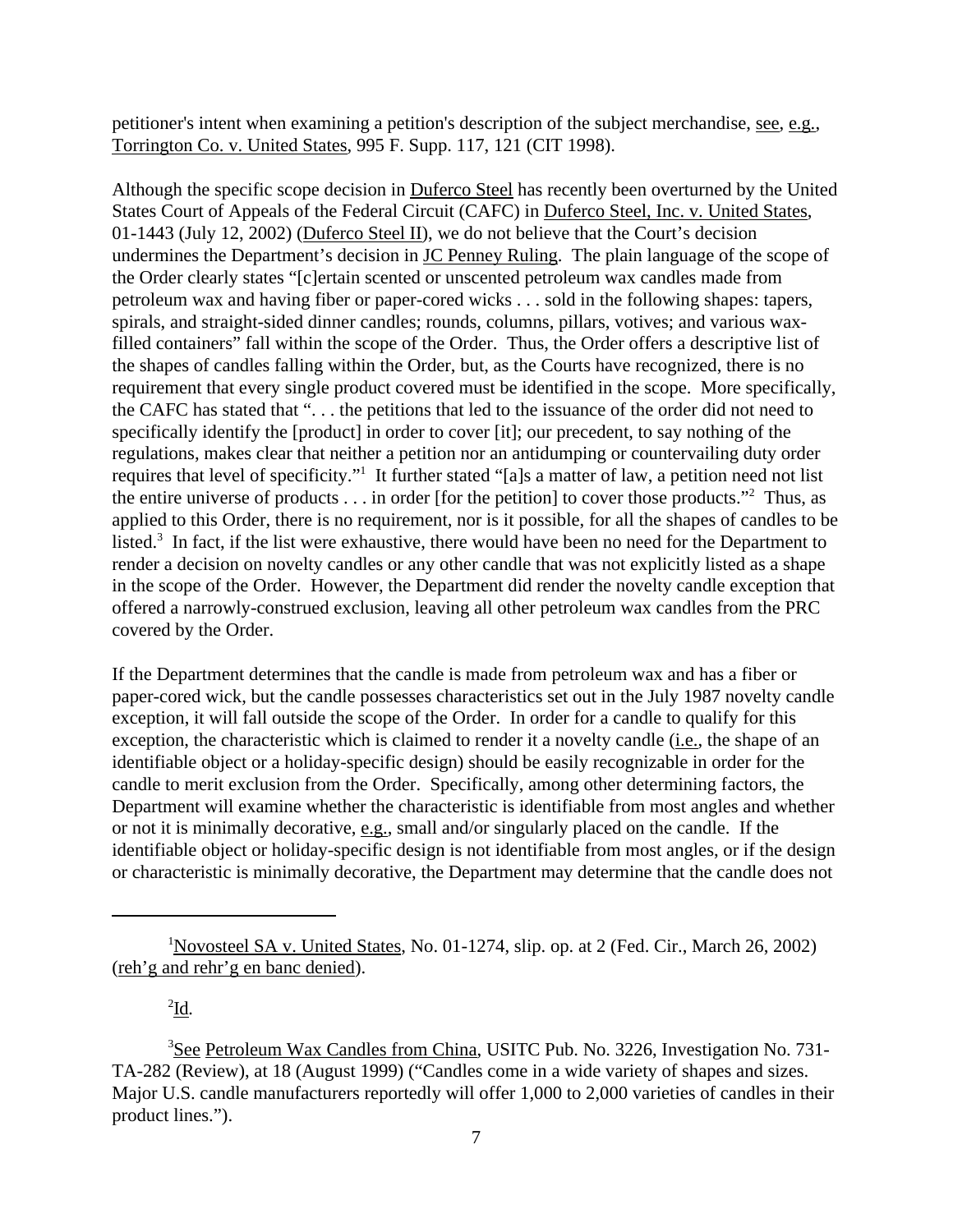qualify for exclusion from the Order under the novelty candle exception. See Final Scope Ruling – Antidumping Duty Order on Petroleum Wax Candles From the People's Republic of China (A-570-504); JCPenney Purchasing Corp. (May 21, 2001); San Francisco Candle Co. (Feb. 12, 2001); Endar Corp. (Jan. 11, 2000). If a candle does not possess characteristics set out in the July 1987 novelty candle exception, and it is a scented or unscented petroleum wax candle made from petroleum wax and having fiber or paper-cored wick, the Department will determine that the candle is within the scope of the Order.

With respect to the instant request, we find, for the reasons outlined below, that these six candles fall within the scope of the Order. We note that, since Interpro has claimed its candles are outside the scope of the Order and the NCA has commented that the candles are made of petroleum wax and contain fiber or paper-cored wicks, we find that these characteristics (petroleum wax composition and fiber or paper-cored wick) are implied in Interpro's submissions to the Department. Furthermore, there is no evidence to the contrary on the record of this scope inquiry.

## **Metallic Green and Gold-Swirled Round Candle**

This metallic-green coated candle is decorated with gold-swirled designs, and measures approximately 3 inches in width. Interpro claims that this candle is in the shape of a "hanging Christmas tree ornament," thus, implying that it is in the shape of an identifiable object. We disagree with Interpro that this candle is in the shape of a "hanging Christmas tree ornament" because it is flat on the bottom, rather than rounded like a holiday ball-shaped ornament. See Final Scope Ruling – Antidumping Duty Order on Petroleum Wax Candles From the People's Republic of China (A-570-504); Avon Products, Inc. April 8, 2002 (Avon 2002 Ruling). As such, the subject candle is not in the shape of an identifiable object. Further, with regard to the green color and swirled gold designs, we do not find that these colors and designs are by themselves indicative of the Christmas season. Finally, as noted by the petitioner, Interpro describes this candle as a round. A round is a shape listed by the inclusive language of the Order's scope. For all of the reasons mentioned above, we find that the subject candle falls within the scope of the Order.

### **Metallic Gold Round Candle**

This metallic-gold coated candle measures approximately 3 inches in width. Interpro claims that this candle is in the shape of a "hanging Christmas tree ornament," thus, implying that it is in the shape of an identifiable object. We disagree with Interpro that this candle is in the shape of a "hanging Christmas tree ornament" because it is flat on the bottom, rather than rounded like a holiday ball-shaped ornament. See Avon 2002 Ruling. As such, the subject candle is not in the shape of an identifiable object. Further, with regard to the gold color, we do not find that this color by itself is indicative of the Christmas season. Finally, as noted by the petitioner, Interpro describes this candle as a round. A round is a shape listed by the inclusive language of the Order's scope. For all of the reasons mentioned above, we find that the subject candle falls within the scope of the Order.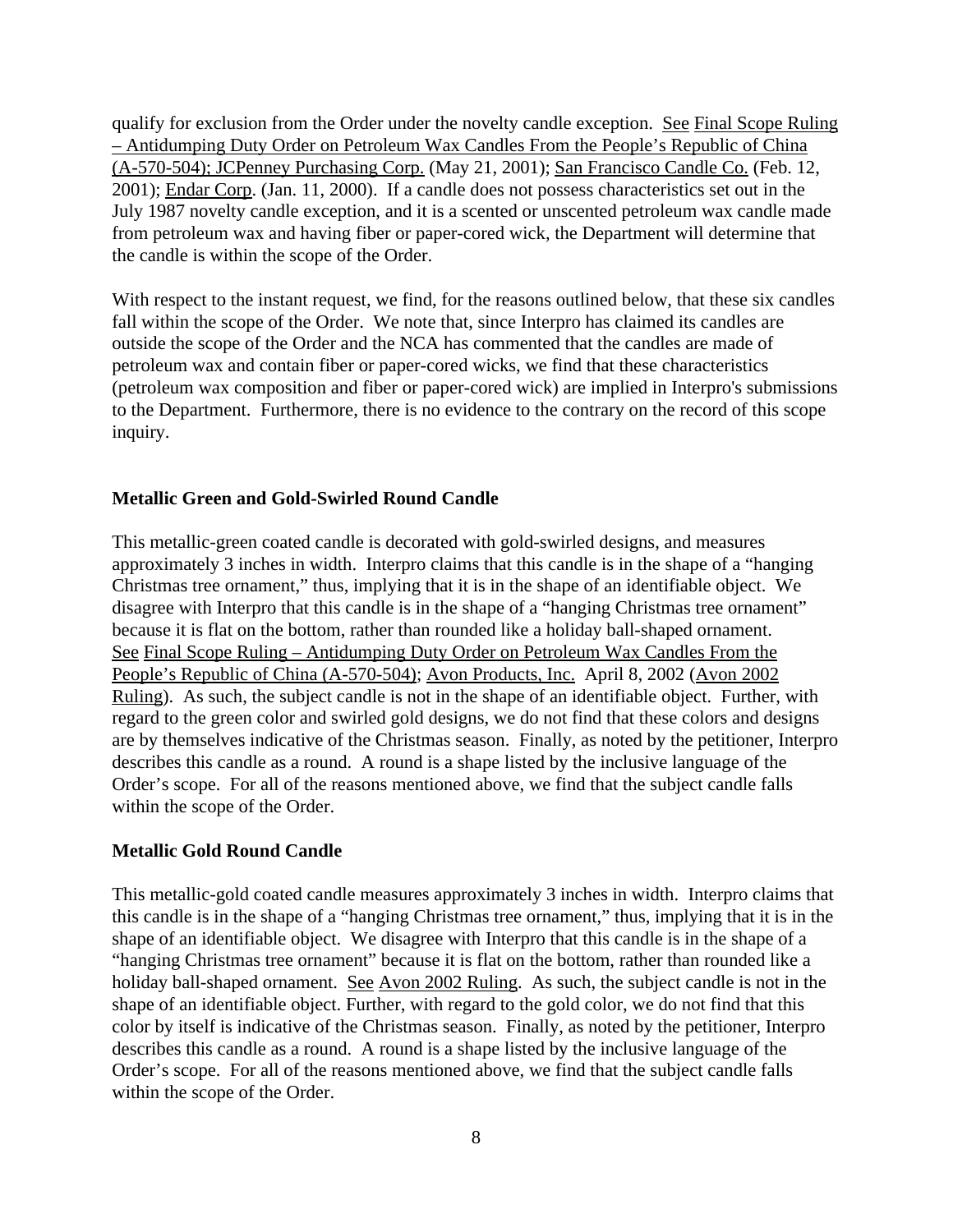## **Green, Red, and White Striped Oval Disc Candle**

Interpro notes that its "red, green and white striped oval disc" candle, is 3 inches in diameter and 1 inch in height and resembles a peppermint candy, thus, implying that it is the shape of an identifiable object. The Department has held in the past that candles alleged to be in the shape of peppermint candies were not identifiable objects and also did not contain scenes or symbols of holidays or other special events. See Hallmark Ruling. In addition, the Department has previously ruled that similar candles were rounds, and covered by the scope of the Order. See Id. and See also Avon 2001 Ruling. We find that the same holds true for Interpro's candle, in that it is a flattened round. Further, we find that this candle does not possess any design or feature that denotes its affiliation with a particular holiday. Therefore, for the aforementioned reasons, this candle is within the scope of the Order.

## **Red and White Striped Floating Candle**

Interpro argues that its red and white striped floating candle, 1.75 inches in diameter and .75 inches in height, simulates a peppermint candy, thus, implying that it is the shape of an identifiable object. The Department has held in the past that candles alleged to be in the shape of peppermint candies were not identifiable objects and also did not contain scenes or symbols of holidays or other special events. See Hallmark Ruling. In addition, the Department has previously ruled that similar candles were rounds, and covered by the scope of the Order. See Id. and See also Avon 2001 Ruling. We find that the same holds true for Interpro's candle, in that it is a round. Further, we find that this candle does not possess any design or feature that denotes its affiliation with a particular holiday. Therefore, for the aforementioned reasons, this candle is within the scope of the Order.

## **Blue Floating Disc Candle**

Interpro notes that its "blue floating" candle, is 3 inches in diameter and 1 inch in height. The Department has previously ruled that similar disc candles were rounds, and covered by the scope of the Order. See Avon 2001 Ruling. We find that the same holds true for Interpro's candle, in that it is a flattened round. Second, this candle does not possess any design or feature that could denote its affiliation with a particular holiday. This candle is simply a blue disc. Therefore, for the aforementioned reasons, this candle falls within the scope of the Order.

# **Vanilla Scented Textured Round Candle**

Finally, Interpro contends that its vanilla scented textured round candle, with red, blue and green colored sprinkles, is 4 inches in diameter and 4.125 inches in height and is recognizable as a "whipped iced cake having a foamed surface." Interpro also claims that this candle is a festive candle, which is designed for "consumers seeking items to celebrate a personal festive occasion," as per its textured surface and packaging. First, the Department notes that Interpro distinguishes this candle as a round, with a "whipped" texture and colored flecks. A round is a shape listed by the inclusive language of the Order's scope. Moreover, it is not identifiable as a "whipped cake" from any angle. See Barthco Ruling. Second, the Department holds that the subject candle itself, which is the object of the Department's examination in this inquiry, does not possess any design